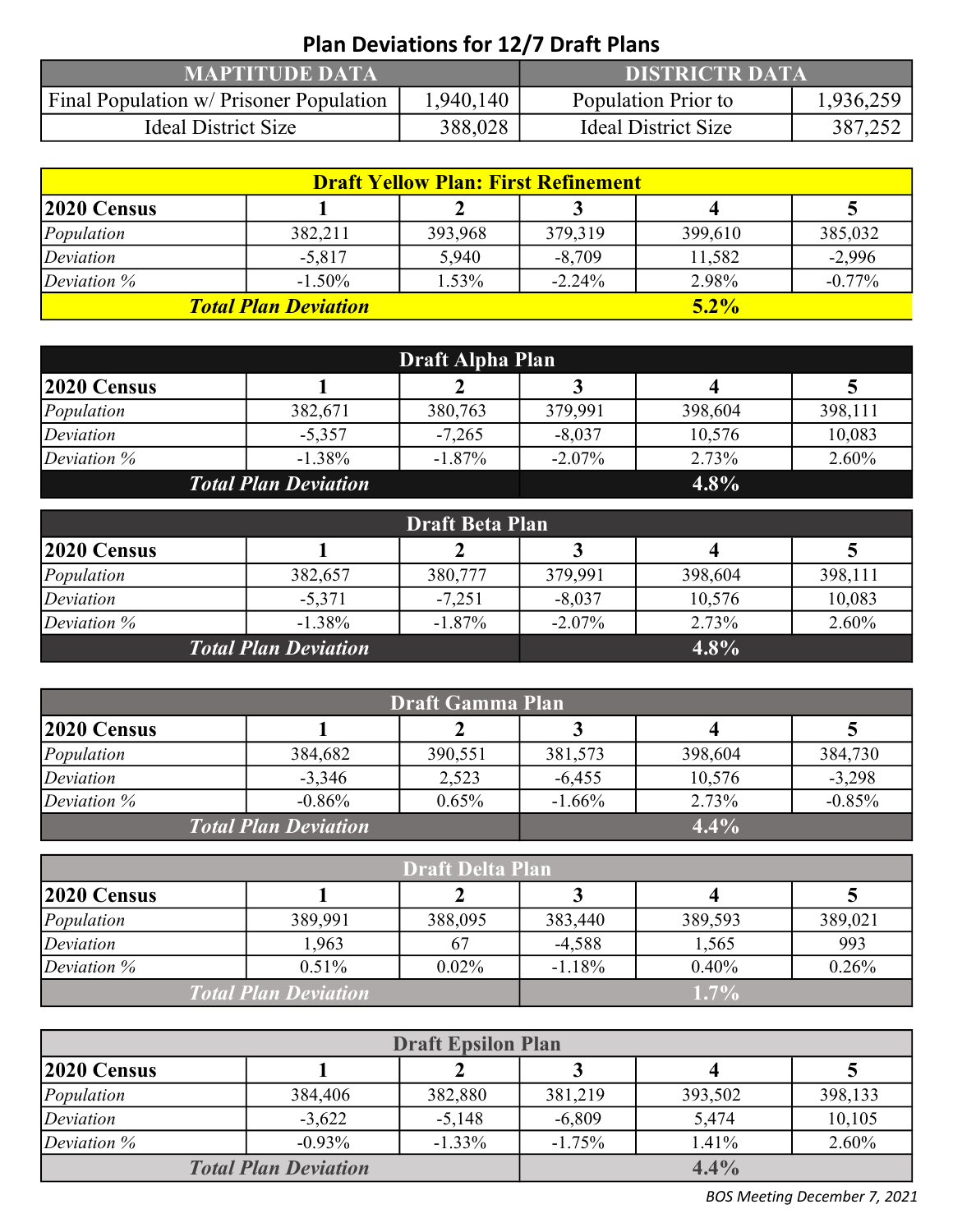### Draft Yellow Plan: First Refinement

|                                                       | <b>Draft Yellow Plan: First Refinement</b> |                |                         |                         |                | <b>MAPTITUDE DATA</b>                       |                |
|-------------------------------------------------------|--------------------------------------------|----------------|-------------------------|-------------------------|----------------|---------------------------------------------|----------------|
| 2020 Census                                           |                                            | 2              | 3                       | $\overline{\mathbf{4}}$ | 5 <sup>5</sup> | <b>Final Population</b>                     | 1,940,140      |
| Population                                            | 382,211                                    | 393,968        | 379,319                 | 399,610                 | 385,032        | <b>Ideal District Size</b>                  | 388,028        |
| Deviation                                             | $-5,817$                                   | 5,940          | $-8,709$                | 11,582                  | $-2,996$       |                                             |                |
| Deviation %                                           | $-1.50%$                                   | 1.53%          | $-2.24%$                | 2.98%                   | $-0.77%$       |                                             |                |
| <b>Total Plan Deviation</b>                           |                                            |                |                         | 5.2%                    |                |                                             |                |
| <b>Ethnic Breakdown</b>                               |                                            | $\overline{2}$ | $\overline{\mathbf{3}}$ | $\overline{\mathbf{4}}$ | 5 <sup>5</sup> | <b>Summary of City Splits</b>               |                |
| White and Other                                       | 147,794                                    | 63,775         | 86,029                  | 165,045                 | 191,735        | Number of Census Place not split            | 20             |
| White and Other %                                     | 38.7%                                      | 16.2%          | 22.7%                   | 41.3%                   | 49.8%          | Number of Census Place split                |                |
| Latino                                                | 124,934                                    | 187,737        | 59,239                  | 83,741                  | 33,794         | Number of Census Place split in 2 districts | 3              |
| Latino %                                              | 32.7%                                      | 47.7%          | 15.6%                   | 21.0%                   | 8.8%           | Number of Census Place split in 3 districts | $\overline{0}$ |
| Asian                                                 | 99,514                                     | 131,611        | 227,259                 | 140,568                 | 154,589        | Number of Census Place split in 4 districts | $\overline{0}$ |
| Asian %                                               | 26.0%                                      | 33.4%          | 59.9%                   | 35.2%                   | 40.1%          | Number of Census Place split in 5 districts |                |
| <b>Black</b>                                          | 9,969                                      | 10,845         | 6,792                   | 10,256                  | 4,914          | <b>Total number of splits</b>               | 11             |
| Black %                                               | 2.6%                                       | 2.8%           | 1.8%                    | 2.6%                    | 1.3%           |                                             |                |
| <b>Total</b>                                          | 382,211                                    | 393,968        | 379,319                 | 399,610                 | 385,032        |                                             |                |
| <b>Citizen Voting Age</b><br><b>Population (CVAP)</b> |                                            | $\overline{2}$ | $\mathbf{3}$            | $\overline{\mathbf{4}}$ | 5 <sup>5</sup> | <b>Area in Square Miles</b>                 |                |
| White and Other                                       | 120,907                                    | 54,483         | 64,923                  | 139,786                 | 142,971        | District 1                                  | 684.81         |
| White and Other %                                     | 49.2%                                      | 22.9%          | 31.8%                   | 56.7%                   | 60.7%          | District 2                                  | 42.89          |
| Latino                                                | 63,446                                     | 90,689         | 31,443                  | 40,440                  | 15,206         | District 3                                  | 373.28         |
| Latino %                                              | 25.8%                                      | 38.1%          | 15.4%                   | 16.4%                   | 6.5%           | District 4                                  | 49.69          |
| Asian                                                 | 54,237                                     | 84,537         | 102,360                 | 58,463                  | 73,368         | District 5                                  | 152.82         |
| Asian $\%$                                            | 22.1%                                      | 35.5%          | 50.1%                   | 23.7%                   | 31.2%          | Total                                       | 1303.48        |
| <b>Black</b>                                          | 7,136                                      | 8,295          | 5,645                   | 7,909                   | 3,857          |                                             |                |
| Black %                                               | 2.9%                                       | 3.5%           | 2.8%                    | 3.2%                    | 1.6%           |                                             |                |
| <b>Total CVAP</b>                                     | 245,726                                    | 238,004        | 204,371                 | 246,598                 | 235,402        |                                             |                |

| <b>MAPTITUDE DATA</b> |      |
|-----------------------|------|
| l Population          | 1,94 |
| l District Size       | 38   |

| <b>Summary of City Splits</b>               |    |
|---------------------------------------------|----|
| Number of Census Place not split            | 20 |
| Number of Census Place split                | 4  |
| Number of Census Place split in 2 districts | 3  |
| Number of Census Place split in 3 districts |    |
| Number of Census Place split in 4 districts |    |
| Number of Census Place split in 5 districts |    |
| <b>Total number of splits</b>               |    |

|              | <b>Area in Square Miles</b> |         |
|--------------|-----------------------------|---------|
| District 1   |                             | 684.81  |
| District 2   |                             | 42.89   |
| District 3   |                             | 373.28  |
| District 4   |                             | 49.69   |
| District 5   |                             | 152.82  |
| <b>Total</b> |                             | 1303.48 |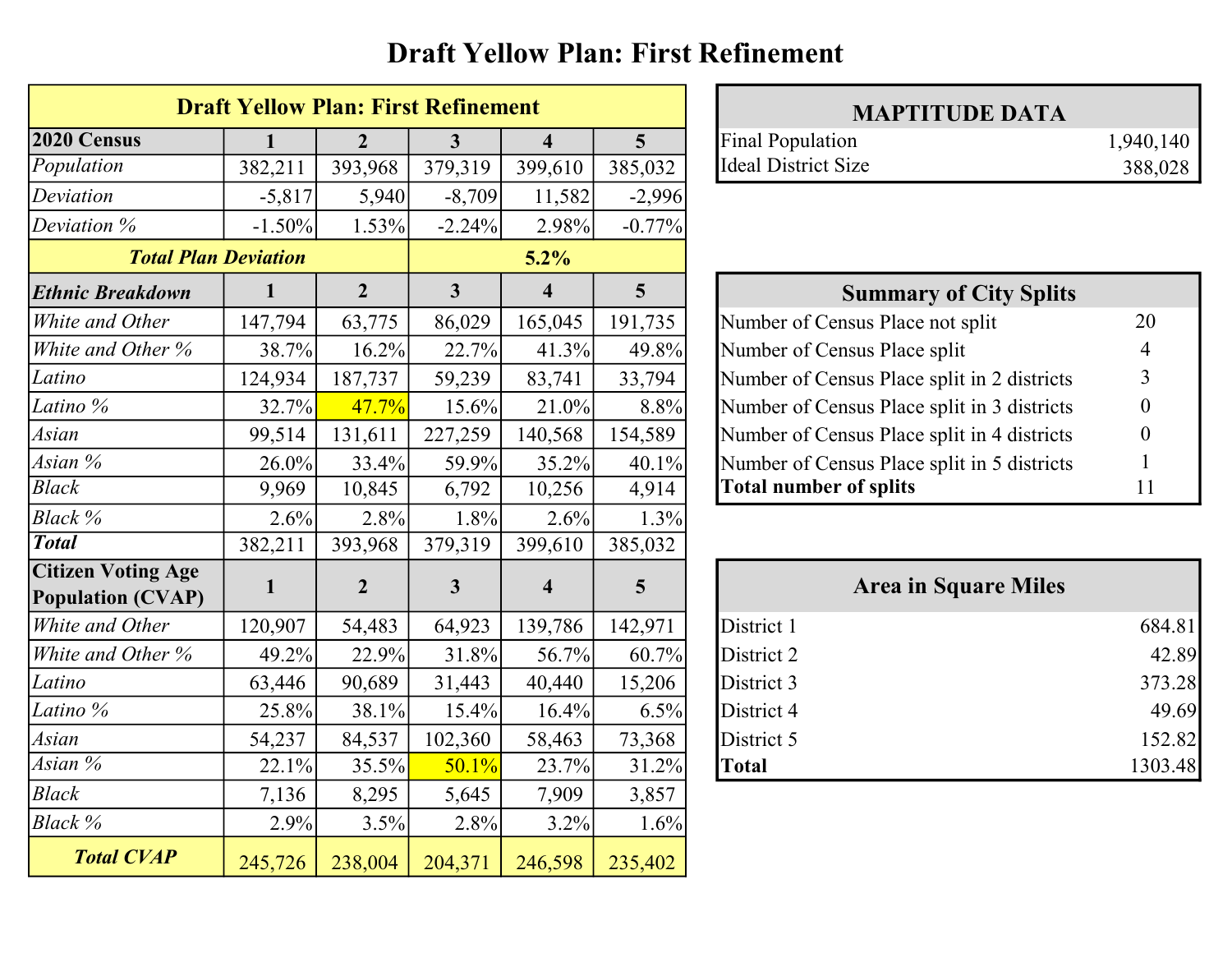# Draft Alpha Plan

| <b>Draft Alpha Plan</b>                               |              |                |                         |                         | <b>MAPTITUDE DATA</b> |                                             |                  |
|-------------------------------------------------------|--------------|----------------|-------------------------|-------------------------|-----------------------|---------------------------------------------|------------------|
| 2020 Census                                           |              | $\overline{2}$ | 3                       | $\overline{\mathbf{4}}$ | 5 <sup>5</sup>        | <b>Final Population</b>                     | 1,940,140        |
| Population                                            | 382,671      | 380,763        | 379,991                 | 398,604                 | 398,111               | <b>Ideal District Size</b>                  | 388,028          |
| Deviation                                             | $-5,357$     | $-7,265$       | $-8,037$                | 10,576                  | 10,083                |                                             |                  |
| Deviation %                                           | $-1.38%$     | $-1.87%$       | $-2.07\%$               | 2.73%                   | 2.60%                 |                                             |                  |
| <b>Total Plan Deviation</b>                           |              |                |                         | 4.8%                    |                       |                                             |                  |
| <b>Ethnic Breakdown</b>                               | $\mathbf{1}$ | $\overline{2}$ | $\overline{\mathbf{3}}$ | $\overline{\mathbf{4}}$ | 5                     | <b>Summary of City Splits</b>               |                  |
| White and Other                                       | 137,113      | 67,415         | 84,179                  | 164,967                 | 200,704               | Number of Census Place not split            | 23               |
| White and Other %                                     | 35.8%        | 17.7%          | 22.2%                   | 41.4%                   | 50.4%                 | Number of Census Place split                |                  |
| Latino                                                | 123,267      | 182,890        | 64,633                  | 83,706                  | 34,949                | Number of Census Place split in 2 districts | $\theta$         |
| Latino %                                              | 32.2%        | 48.0%          | $17.0\%$                | 21.0%                   | 8.8%                  | Number of Census Place split in 3 districts | $\boldsymbol{0}$ |
| Asian                                                 | 112,810      | 119,377        | 224,251                 | 139,686                 | 157,417               | Number of Census Place split in 4 districts | $\theta$         |
| Asian %                                               | 29.5%        | 31.4%          | 59.0%                   | $35.0\%$                | 39.5%                 | Number of Census Place split in 5 districts |                  |
| <b>Black</b>                                          | 9,481        | 11,081         | 6,928                   | 10,245                  | 5,041                 | <b>Total number of splits</b>               | 5                |
| Black %                                               | 2.5%         | 2.9%           | 1.8%                    | 2.6%                    | 1.3%                  |                                             |                  |
| <b>Total</b>                                          | 382,671      | 380,763        | 379,991                 | 398,604                 | 398,111               |                                             |                  |
| <b>Citizen Voting Age</b><br><b>Population (CVAP)</b> | $\mathbf{1}$ | $\overline{2}$ | $\mathbf{3}$            | $\overline{\mathbf{4}}$ | 5                     | <b>Area in Square Miles</b>                 |                  |
| White and Other                                       | 113,042      | 56,632         | 63,959                  | 139,638                 | 149,799               | District 1                                  | 726.2            |
| White and Other %                                     | 45.7%        | 25.0%          | $31.0\%$                | 56.8%                   | 61.4%                 | District 2                                  | 54.6             |
| Latino                                                | 64,421       | 87,508         | 33,262                  | 40,414                  | 15,619                | District 3                                  | 260.7            |
| Latino %                                              | 26.0%        | 38.6%          | 16.1%                   | 16.4%                   | 6.4%                  | District 4                                  | 49.5             |
| Asian                                                 | 63,044       | 74,062         | 103,087                 | 58,041                  | 74,731                | District 5                                  | 212.5            |
| Asian %                                               | 25.5%        | 32.7%          | $50.0\%$                | 23.6%                   | 30.6%                 | <b>Total</b>                                | 1303.48          |
| <b>Black</b>                                          | 6,982        | 8,223          | 5,797                   | 7,907                   | 3,932                 |                                             |                  |
| Black %                                               | 2.8%         | 3.6%           | 2.8%                    | 3.2%                    | 1.6%                  |                                             |                  |
| Total CVAP                                            | 247,489      | 226,425        | 206,105                 | 246,000                 | 244,081               |                                             |                  |

| <b>MAPTITUDE DATA</b>      |           |  |  |  |  |
|----------------------------|-----------|--|--|--|--|
| <b>Final Population</b>    | 1,940,140 |  |  |  |  |
| <b>Ideal District Size</b> | 388,028   |  |  |  |  |

| <b>Summary of City Splits</b>               |    |
|---------------------------------------------|----|
| Number of Census Place not split            | 23 |
| Number of Census Place split                |    |
| Number of Census Place split in 2 districts |    |
| Number of Census Place split in 3 districts |    |
| Number of Census Place split in 4 districts |    |
| Number of Census Place split in 5 districts |    |
| <b>Total number of splits</b>               |    |

|              | <b>Area in Square Miles</b> |
|--------------|-----------------------------|
| District 1   | 726.2                       |
| District 2   | 54.6                        |
| District 3   | 260.7                       |
| District 4   | 49.5                        |
| District 5   | 212.5                       |
| <b>Total</b> | 1303.48                     |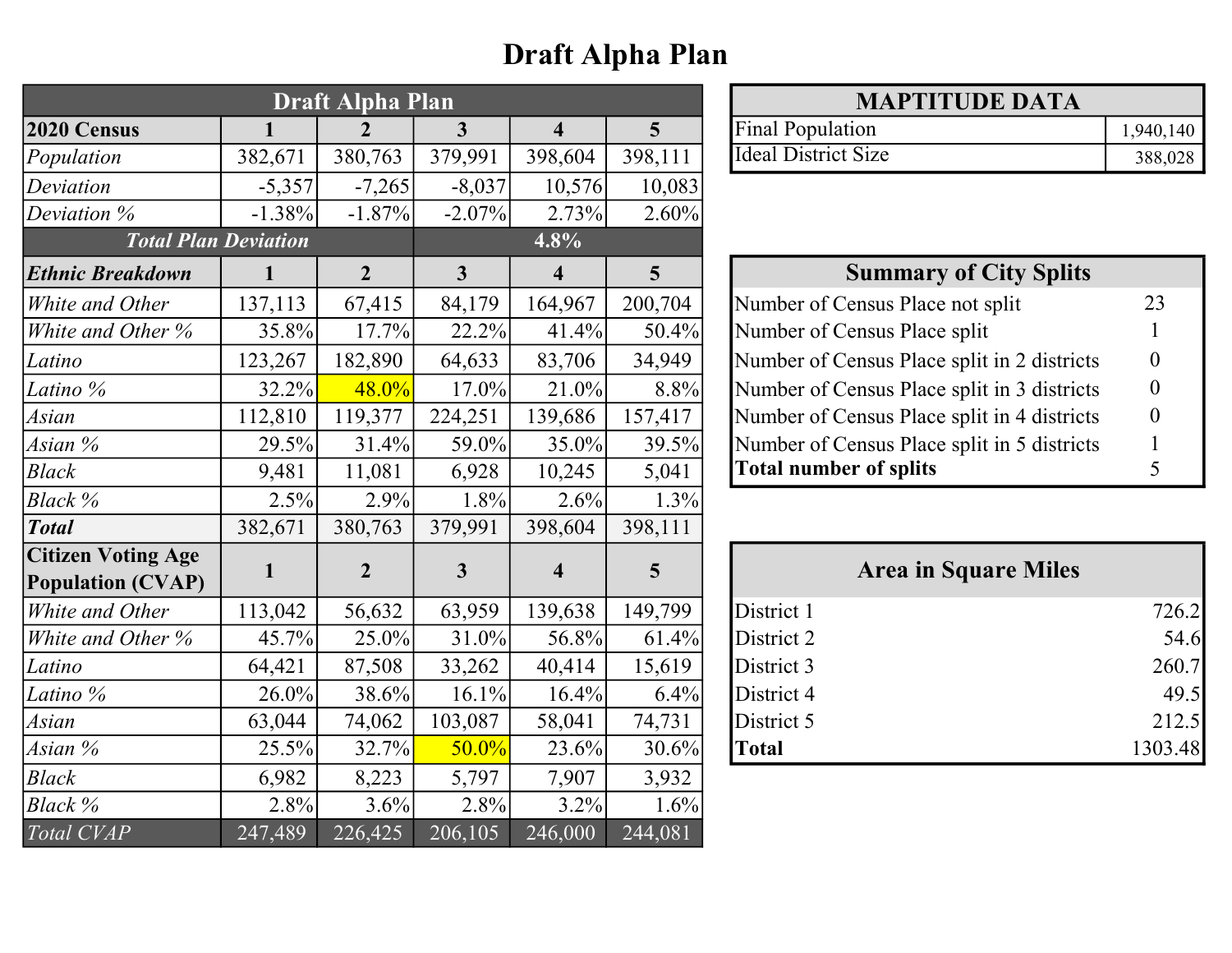### Draft Beta Plan

| <b>Draft Beta Plan</b>                                |                |                  |                         |                         |                 | <b>MAPTITUDE DATA</b>                       |           |
|-------------------------------------------------------|----------------|------------------|-------------------------|-------------------------|-----------------|---------------------------------------------|-----------|
| 2020 Census                                           | $\blacksquare$ | $\overline{2}$   | $\overline{\mathbf{3}}$ | $\overline{\mathbf{4}}$ | $5\overline{)}$ | <b>Final Population</b>                     | 1,940,140 |
| Population                                            | 382,657        | 380,777          | 379,991                 | 398,604                 | 398,111         | <b>Ideal District Size</b>                  | 388,028   |
| Deviation                                             | $-5,371$       | $-7,251$         | $-8,037$                | 10,576                  | 10,083          |                                             |           |
| Deviation %                                           | $-1.38%$       | $-1.87%$         | $-2.07\%$               | 2.73%                   | 2.60%           |                                             |           |
| <b>Total Plan Deviation</b>                           |                |                  |                         | 4.8%                    |                 |                                             |           |
| <b>Ethnic Breakdown</b>                               |                |                  | 3 <sup>1</sup>          | 4                       | $\vert 5 \vert$ | <b>Summary of City Splits</b>               |           |
| White and Other                                       | 136,173        | 68,355           | 84,179                  | 164,967                 | 200,704         | Number of Census Place not split            | 23        |
| White and Other %                                     | 35.6%          | 18.0%            | 22.2%                   | 41.4%                   | 50.4%           | Number of Census Place split                |           |
| Latino                                                | 125,559        | 180,598          | 64,633                  | 83,706                  | 34,949          | Number of Census Place split in 2 districts | $\theta$  |
| Latino %                                              | 32.8%          | 47.4%            | 17.0%                   | 21.0%                   | 8.8%            | Number of Census Place split in 3 districts | $\Omega$  |
| Asian                                                 | 111,542        | 120,645          | 224,251                 | 139,686                 | 157,417         | Number of Census Place split in 4 districts | $\Omega$  |
| Asian %                                               | 29.1%          | 31.7%            | 59.0%                   | 35.0%                   | 39.5%           | Number of Census Place split in 5 districts |           |
| <b>Black</b>                                          | 9,383          | 11,179           | 6,928                   | 10,245                  | 5,041           | <b>Total number of splits</b>               | 5         |
| Black %                                               | 2.5%           | 2.9%             | 1.8%                    | 2.6%                    | 1.3%            |                                             |           |
| <b>Total</b>                                          | 382,657        | 380,777          | 379,991                 | 398,604                 | 398,111         |                                             |           |
| <b>Citizen Voting Age</b><br><b>Population (CVAP)</b> | $\mathbf{1}$   | $\boldsymbol{2}$ | $\overline{3}$          | $\overline{\mathbf{4}}$ | $5\overline{)}$ | <b>Area in Square Miles</b>                 |           |
| White and Other                                       | 112,301        | 57,372           | 63,959                  | 139,638                 | 149,799         | District 1                                  | 726.2     |
| White and Other %                                     | 45.6%          | 25.2%            | 31.0%                   | 56.8%                   | 61.4%           | District 2                                  | 54.5      |
| Latino                                                | 64,955         | 86,975           | 33,261                  | 40,414                  | 15,619          | District 3                                  | 260.7     |
| Latino %                                              | 26.4%          | 38.2%            | 16.1%                   | 16.4%                   | 6.4%            | District 4                                  | 49.5      |
| Asian                                                 | 62,240         | 74,866           | 103,087                 | 58,041                  | 74,731          | District 5                                  | 212.5     |
| Asian %                                               | 25.3%          | 32.9%            | 50.0%                   | 23.6%                   | 30.6%           | <b>Total</b>                                | 1303.48   |
| <b>Black</b>                                          | 6,782          | 8,424            | 5,797                   | 7,907                   | 3,932           |                                             |           |
| Black %                                               | 2.8%           | 3.7%             | 2.8%                    | 3.2%                    | 1.6%            |                                             |           |
| Total CVAP                                            | 246,278        | 227,637          | 206,104                 | 246,000                 | 244,081         |                                             |           |

| <b>MAPTITUDE DATA</b>   |           |
|-------------------------|-----------|
| <b>Final Population</b> | 1,940,140 |
| Ideal District Size     | 388,028   |

| <b>Summary of City Splits</b>               |    |  |  |  |  |  |
|---------------------------------------------|----|--|--|--|--|--|
| Number of Census Place not split            | 23 |  |  |  |  |  |
| Number of Census Place split                |    |  |  |  |  |  |
| Number of Census Place split in 2 districts |    |  |  |  |  |  |
| Number of Census Place split in 3 districts |    |  |  |  |  |  |
| Number of Census Place split in 4 districts |    |  |  |  |  |  |
| Number of Census Place split in 5 districts |    |  |  |  |  |  |
| <b>Total number of splits</b>               |    |  |  |  |  |  |

|              | <b>Area in Square Miles</b> |
|--------------|-----------------------------|
| District 1   | 726.2                       |
| District 2   | 54.5                        |
| District 3   | 260.7                       |
| District 4   | 49.5                        |
| District 5   | 212.5                       |
| <b>Total</b> | 1303.48                     |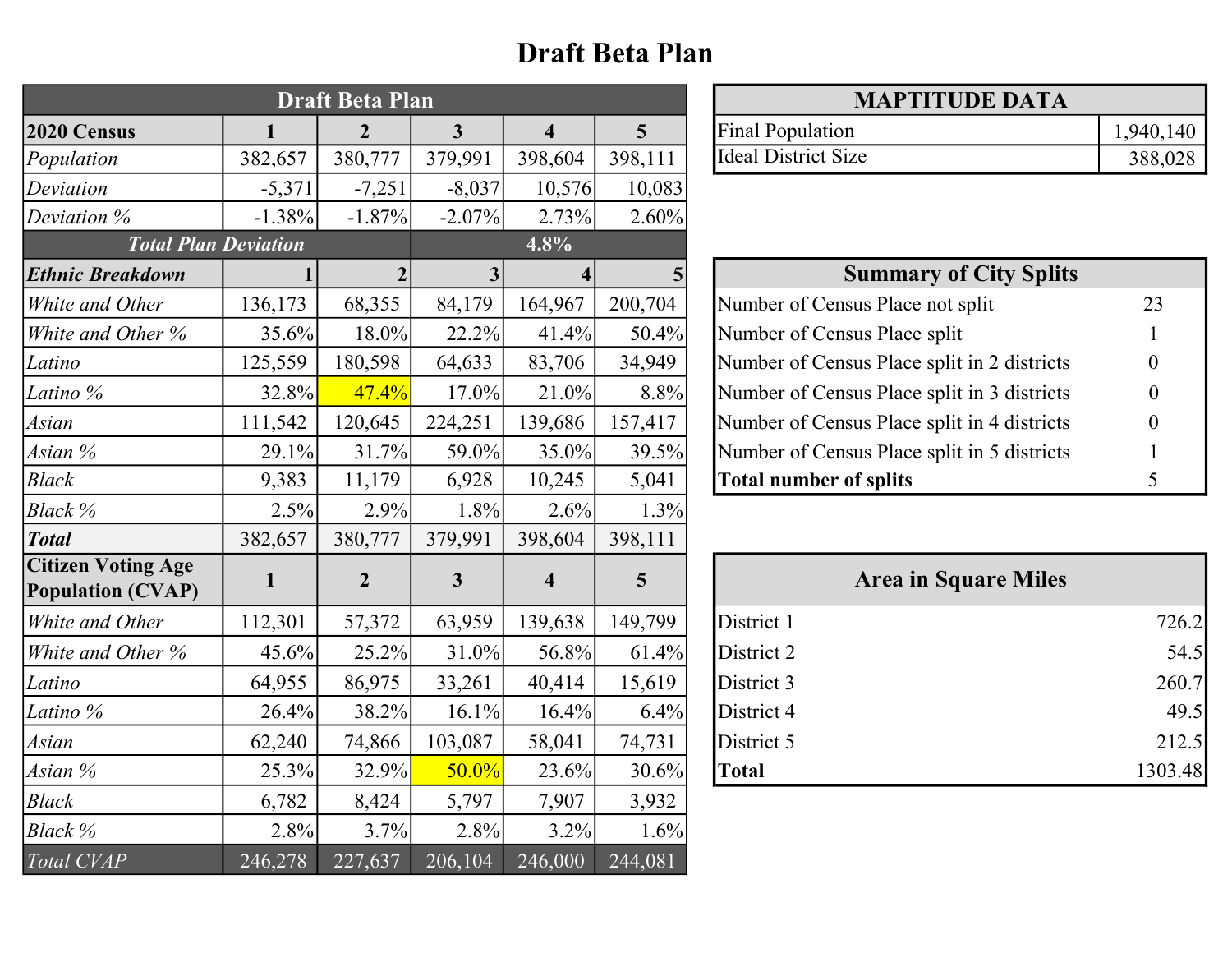#### Draft Gamma Plan

| <b>Draft Gamma Plan</b>                               |              |                  |                         |                         |                 | <b>MAPTITUDE DATA</b>                       |           |  |
|-------------------------------------------------------|--------------|------------------|-------------------------|-------------------------|-----------------|---------------------------------------------|-----------|--|
| 2020 Census                                           | 1            | $\overline{2}$   | $\overline{\mathbf{3}}$ | $\overline{\mathbf{4}}$ | $5\overline{)}$ | <b>Final Population</b>                     | 1,940,140 |  |
| Population                                            | 384,682      | 390,551          | 381,573                 | 398,604                 | 384,730         | <b>Ideal District Size</b>                  | 388,028   |  |
| Deviation                                             | $-3,346$     | 2,523            | $-6,455$                | 10,576                  | $-3,298$        |                                             |           |  |
| Deviation %                                           | $-0.86%$     | 0.65%            | $-1.66%$                | 2.73%                   | $-0.85%$        |                                             |           |  |
| <b>Total Plan Deviation</b>                           |              |                  |                         | 4.4%                    |                 |                                             |           |  |
| <b>Ethnic Breakdown</b>                               | $\mathbf{1}$ | $\overline{2}$   | $\mathbf{3}$            | $\overline{\mathbf{4}}$ | 5               | <b>Summary of City Splits</b>               |           |  |
| White and Other                                       | 137,647      | 72,849           | 84,476                  | 164,967                 | 194,439         | Number of Census Place not split            | 23        |  |
| White and Other %                                     | 35.8%        | 18.7%            | 22.1%                   | 41.4%                   | 50.5%           | Number of Census Place split                |           |  |
| Latino                                                | 123,467      | 183,384          | 64,877                  | 83,706                  | 34,011          | Number of Census Place split in 2 districts | $\Omega$  |  |
| Latino %                                              | 32.1%        | 47.0%            | 17.0%                   | 21.0%                   | 8.8%            | Number of Census Place split in 3 districts | $\Omega$  |  |
| Asian                                                 | 114,301      | 122,801          | 225,251                 | 139,686                 | 151,502         | Number of Census Place split in 4 districts | 0         |  |
| Asian %                                               | 29.7%        | 31.4%            | 59.0%                   | 35.0%                   | 39.4%           | Number of Census Place split in 5 districts |           |  |
| <b>Black</b>                                          | 9,267        | 11,517           | 6,969                   | 10,245                  | 4,778           | <b>Total number of splits</b>               | 5         |  |
| Black %                                               | 2.4%         | 2.9%             | 1.8%                    | 2.6%                    | 1.2%            |                                             |           |  |
| <b>Total</b>                                          | 384,682      | 390,551          | 381,573                 | 398,604                 | 384,730         |                                             |           |  |
| <b>Citizen Voting Age</b><br><b>Population (CVAP)</b> | 1            | $\boldsymbol{2}$ | $\mathbf{3}$            | $\overline{\mathbf{4}}$ | 5               | <b>Area in Square Miles</b>                 |           |  |
| White and Other                                       | 112,739      | 61,735           | 64,072                  | 139,638                 | 144,885         | District 1                                  | 728.4     |  |
| White and Other %                                     | 45.8%        | 26.2%            | 31.0%                   | 56.8%                   | 61.6%           | District 2                                  | 55.1      |  |
| Latino                                                | 63,598       | 88,597           | 33,447                  | 40,414                  | 15,168          | District 3                                  | 261.6     |  |
| Latino %                                              | 25.8%        | 37.6%            | 16.2%                   | 16.4%                   | 6.4%            | District 4                                  | 49.5      |  |
| Asian                                                 | 63,178       | 76,701           | 103,419                 | 58,041                  | 71,626          | District 5                                  | 209       |  |
| Asian %                                               | 25.7%        | 32.5%            | 50.0%                   | 23.6%                   | 30.4%           | <b>Total</b>                                | 1303.48   |  |
| <b>Black</b>                                          | 6,708        | 8,773            | 5,811                   | 7,907                   | 3,643           |                                             |           |  |
| Black %                                               | 2.7%         | 3.7%             | 2.8%                    | 3.2%                    | 1.5%            |                                             |           |  |
| Total CVAP                                            | 246,223      | 235,806          | 206,749                 | 246,000                 | 235,322         |                                             |           |  |

| <b>MAPTITUDE DATA</b>   |           |
|-------------------------|-----------|
| <b>Final Population</b> | 1,940,140 |
| Ideal District Size     | 388,028   |

| <b>Summary of City Splits</b>               |    |  |  |  |  |  |
|---------------------------------------------|----|--|--|--|--|--|
| Number of Census Place not split            | 23 |  |  |  |  |  |
| Number of Census Place split                |    |  |  |  |  |  |
| Number of Census Place split in 2 districts |    |  |  |  |  |  |
| Number of Census Place split in 3 districts |    |  |  |  |  |  |
| Number of Census Place split in 4 districts |    |  |  |  |  |  |
| Number of Census Place split in 5 districts |    |  |  |  |  |  |
| <b>Total number of splits</b>               |    |  |  |  |  |  |

|              | <b>Area in Square Miles</b> |
|--------------|-----------------------------|
| District 1   | 728.4                       |
| District 2   | 55.1                        |
| District 3   | 261.6                       |
| District 4   | 49.5                        |
| District 5   | 209                         |
| <b>Total</b> | 1303.48                     |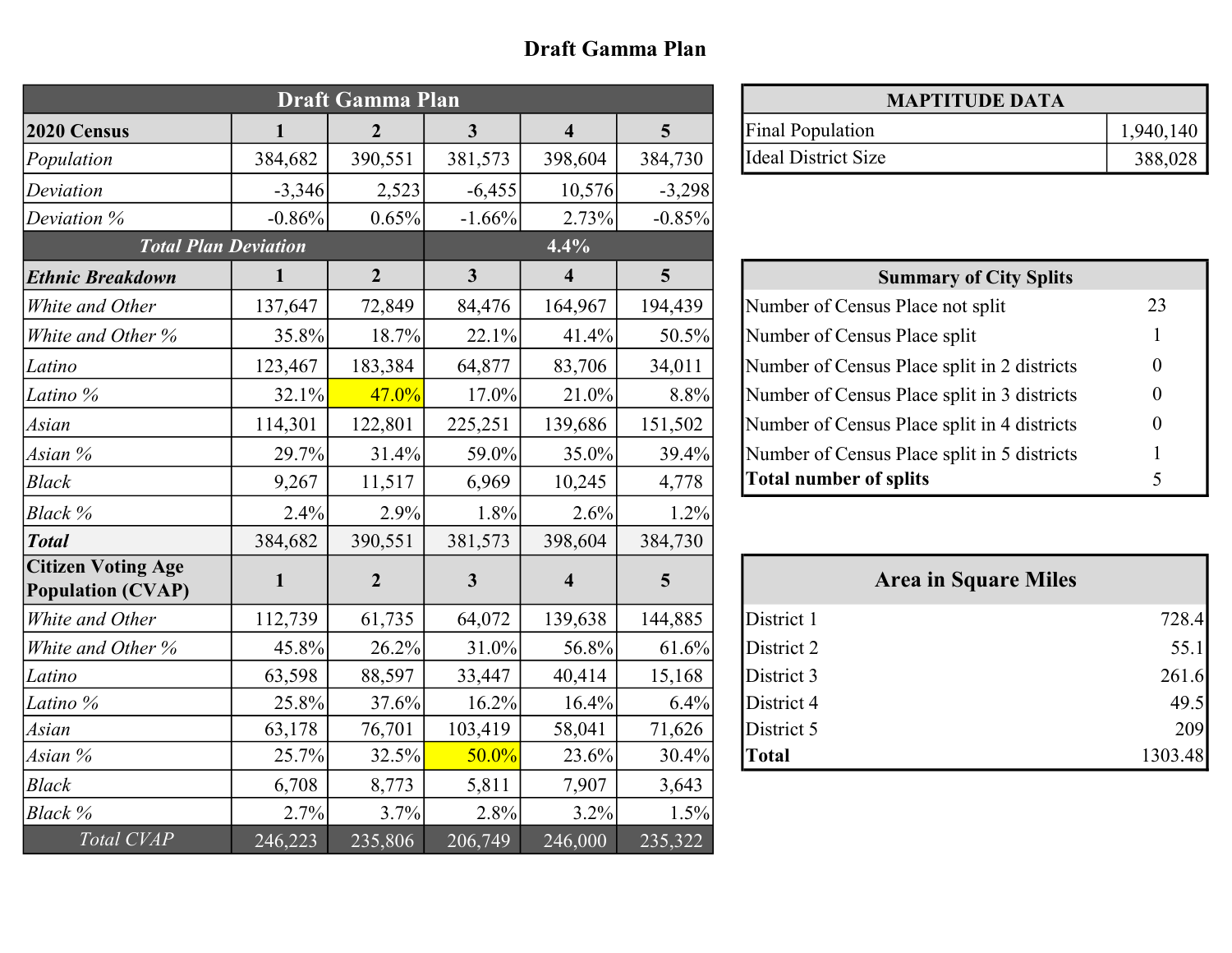### Draft Delta Plan

| <b>Draft Delta Plan</b>                               |         |                |                         | <b>MAPTITUDE DATA</b>   |                 |                                             |           |
|-------------------------------------------------------|---------|----------------|-------------------------|-------------------------|-----------------|---------------------------------------------|-----------|
| 2020 Census                                           |         | $\overline{2}$ | $\overline{\mathbf{3}}$ | $\overline{\mathbf{4}}$ | $5\overline{)}$ | <b>Final Population</b>                     | 1,940,140 |
| Population                                            | 389,991 | 388,095        | 383,440                 | 389,593                 | 389,021         | <b>Ideal District Size</b>                  | 388,028   |
| Deviation                                             | 1,963   | 67             | $-4,588$                | 1,565                   | 993             |                                             |           |
| Deviation %                                           | 0.51%   | 0.02%          | $-1.18%$                | 0.40%                   | 0.26%           |                                             |           |
| <b>Total Plan Deviation</b>                           |         |                |                         | 1.7%                    |                 |                                             |           |
| <b>Ethnic Breakdown</b>                               |         | $\overline{2}$ | $\mathbf{3}$            | $\overline{\mathbf{4}}$ | $5\phantom{.0}$ | <b>Summary of City Splits</b>               |           |
| White and Other                                       | 145,215 | 72,262         | 83,600                  | 181,106                 | 172,195         | Number of Census Place not split            | 23        |
| White and Other %                                     | 37.2%   | 18.6%          | 21.8%                   | 46.5%                   | 44.3%           | Number of Census Place split                |           |
| Latino                                                | 118,763 | 185,007        | 66,530                  | 80,525                  | 38,620          | Number of Census Place split in 2 districts | $\theta$  |
| Latino %                                              | 30.5%   | 47.7%          | 17.4%                   | 20.7%                   | 9.9%            | Number of Census Place split in 3 districts | 0         |
| Asian                                                 | 117,230 | 119,121        | 226,574                 | 118,334                 | 172,282         | Number of Census Place split in 4 districts | $\Omega$  |
| Asian %                                               | 30.1%   | 30.7%          | 59.1%                   | 30.4%                   | 44.3%           | Number of Census Place split in 5 districts |           |
| <b>Black</b>                                          | 8,783   | 11,705         | 6,736                   | 9,628                   | 5,924           | <b>Total number of splits</b>               | 5         |
| Black %                                               | 2.3%    | $3.0\%$        | 1.8%                    | 2.5%                    | 1.5%            |                                             |           |
| <b>Total</b>                                          | 389,991 | 388,095        | 383,440                 | 389,593                 | 389,021         |                                             |           |
| <b>Citizen Voting Age</b><br><b>Population (CVAP)</b> | 1       | $\overline{2}$ | 3                       | $\overline{\mathbf{4}}$ | $5\overline{)}$ | <b>Area in Square Miles</b>                 |           |
| White and Other                                       | 118,028 | 61,154         | 64,548                  | 149,088                 | 130,251         | District 1                                  | 718.4     |
| White and Other %                                     | 47.1%   | 25.9%          | 30.9%                   | 61.1%                   | 56.7%           | District 2                                  | 56        |
| Latino                                                | 61,334  | 90,044         | 34,038                  | 39,554                  | 16,254          | District 3                                  | 293.3     |
| Latino %                                              | 24.5%   | 38.1%          | 16.3%                   | 16.2%                   | 7.1%            | District 4                                  | 57.9      |
| Asian                                                 | 64,735  | 76,359         | 104,704                 | 47,945                  | 79,223          | District 5                                  | 178.1     |
| Asian %                                               | 25.8%   | 32.3%          | 50.1%                   | 19.6%                   | 34.5%           | <b>Total</b>                                | 1303.48   |
| <b>Black</b>                                          | 6,436   | 8,838          | 5,898                   | 7,567                   | 4,103           |                                             |           |
| Black %                                               | 2.6%    | 3.7%           | 2.8%                    | 3.1%                    | 1.8%            |                                             |           |
| Total CVAP                                            | 250,533 | 236,395        | 209,188                 | 244,154                 | 229,831         |                                             |           |

| <b>MAPTITUDE DATA</b>        |           |  |
|------------------------------|-----------|--|
| <b>Final Population</b>      | 1,940,140 |  |
| <b>I</b> Ideal District Size | 388,028   |  |

| <b>Summary of City Splits</b>               |    |  |
|---------------------------------------------|----|--|
| Number of Census Place not split            | 23 |  |
| Number of Census Place split                |    |  |
| Number of Census Place split in 2 districts |    |  |
| Number of Census Place split in 3 districts |    |  |
| Number of Census Place split in 4 districts |    |  |
| Number of Census Place split in 5 districts |    |  |
| <b>Total number of splits</b>               |    |  |

|              | <b>Area in Square Miles</b> |         |
|--------------|-----------------------------|---------|
| District 1   |                             | 718.4   |
| District 2   |                             | 56      |
| District 3   |                             | 293.3   |
| District 4   |                             | 57.9    |
| District 5   |                             | 178.1   |
| <b>Total</b> |                             | 1303.48 |